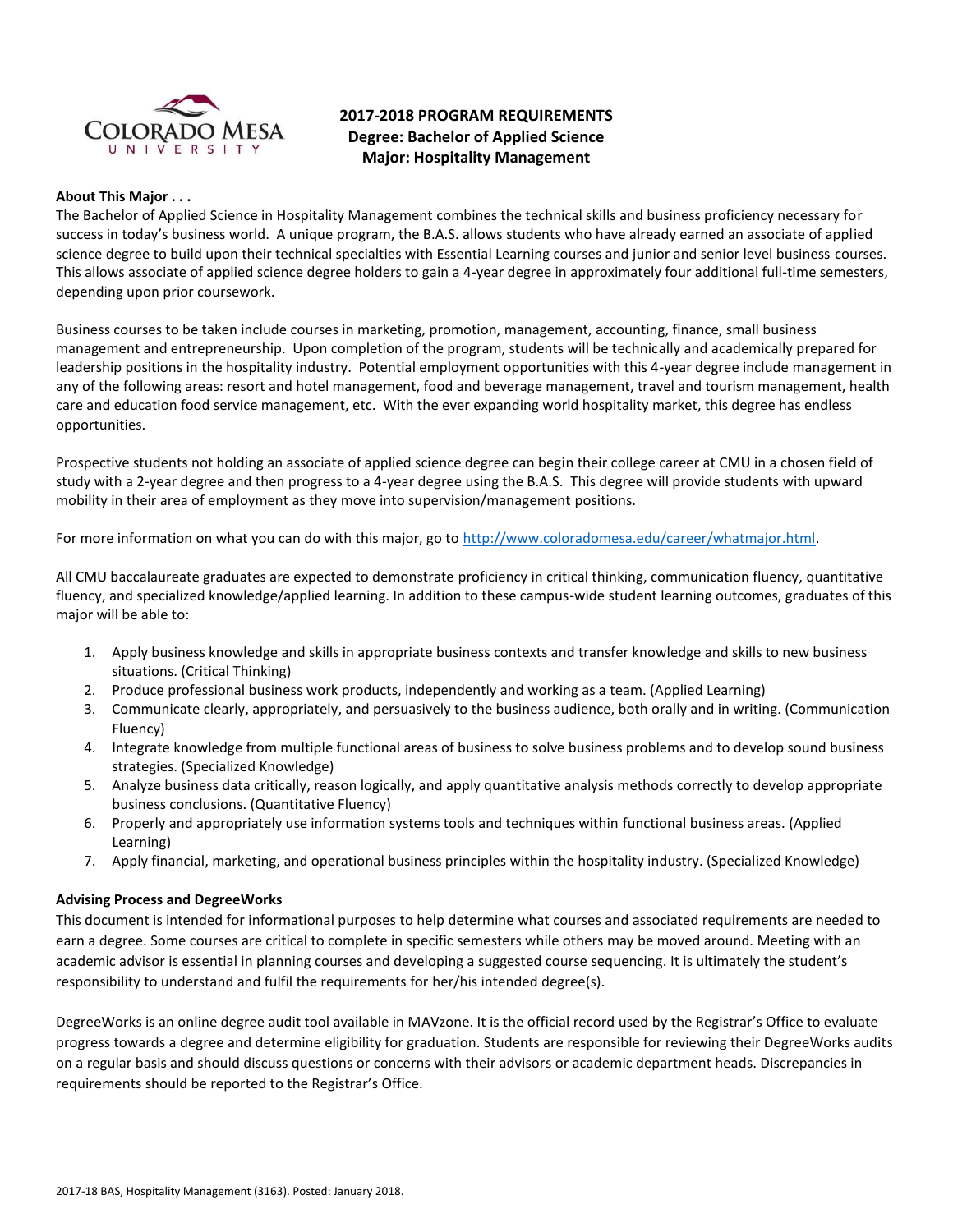# **Graduation Process**

Students must complete the following in the first two months of the semester prior to completing their degree requirements:

- Review their DegreeWorks audit and create a plan that outlines how unmet requirements will be met in the final semester.
- Meet with their advisor and modify their plan as needed. The advisor must approve the final plan.
- Submit the "Intent to Graduate" form to the Registrar's Office to officially declare the intended graduation date and commencement ceremony plans.
- Register for all needed courses and complete all requirements for each degree sought.

Submission deadlines and commencement details can be found at [http://www.coloradomesa.edu/registrar/graduation.html.](http://www.coloradomesa.edu/registrar/graduation.html)

If a student's petition for graduation is denied, it will be her/his responsibility to consult the Registrar's Office regarding next steps.

## **INSTITUTIONAL DEGREE REQUIREMENTS**

The following institutional degree requirements apply to all CMU Bachelor of Applied Science (BAS) degrees. Specific programs may have different requirements that must be met in addition to institutional requirements.

- 120 semester hours minimum.
- Students must complete a minimum of 30 of the last 60 hours of credit at CMU, with at least 15 semester hours in major discipline courses numbered 300 or higher.
- 33 upper-division credits.
- 2.00 cumulative GPA or higher in all CMU coursework.
- A course may only be used to fulfill one requirement for each degree/certificate.
- No more than six semester hours of independent study courses can be used toward the degree.
- Non-traditional credit, such as advanced placement, credit by examination, credit for prior learning, cooperative education and internships, cannot exceed 30 semester credit hours for a baccalaureate degree; A maximum of 15 of the 30 credits may be for cooperative education, internships, and practica.
- Pre-collegiate courses (usually numbered below 100) cannot be used for graduation.
- Capstone exit assessment/projects (e.g., Major Field Achievement Test) requirements are identified under Program-Specific Degree Requirements.
- The Catalog Year determines which program sheet and degree requirements a student must fulfill in order to graduate. Visit with your advisor or academic department to determine which catalog year and program requirements you should follow.
- See "Requirements for Undergraduate Degrees and Certificates" in the catalog for a complete list of graduation requirements.

#### **PROGRAM-SPECIFIC DEGREE REQUIREMENTS**

- Formal admission to a BAS program requires completion of the appropriate AAS degree from an accredited institution. Any exceptions to this must be approved in advance by the department BAS advisor and the academic department head. All students must meet with the BAS advisor to plan and schedule all classes.
- To be admitted to the B.A.S. degree, certain prerequisites must be satisfied. Please see the Business department head for complete requirements and application form.
- 2.0 cumulative GPA of higher in coursework toward the major content area.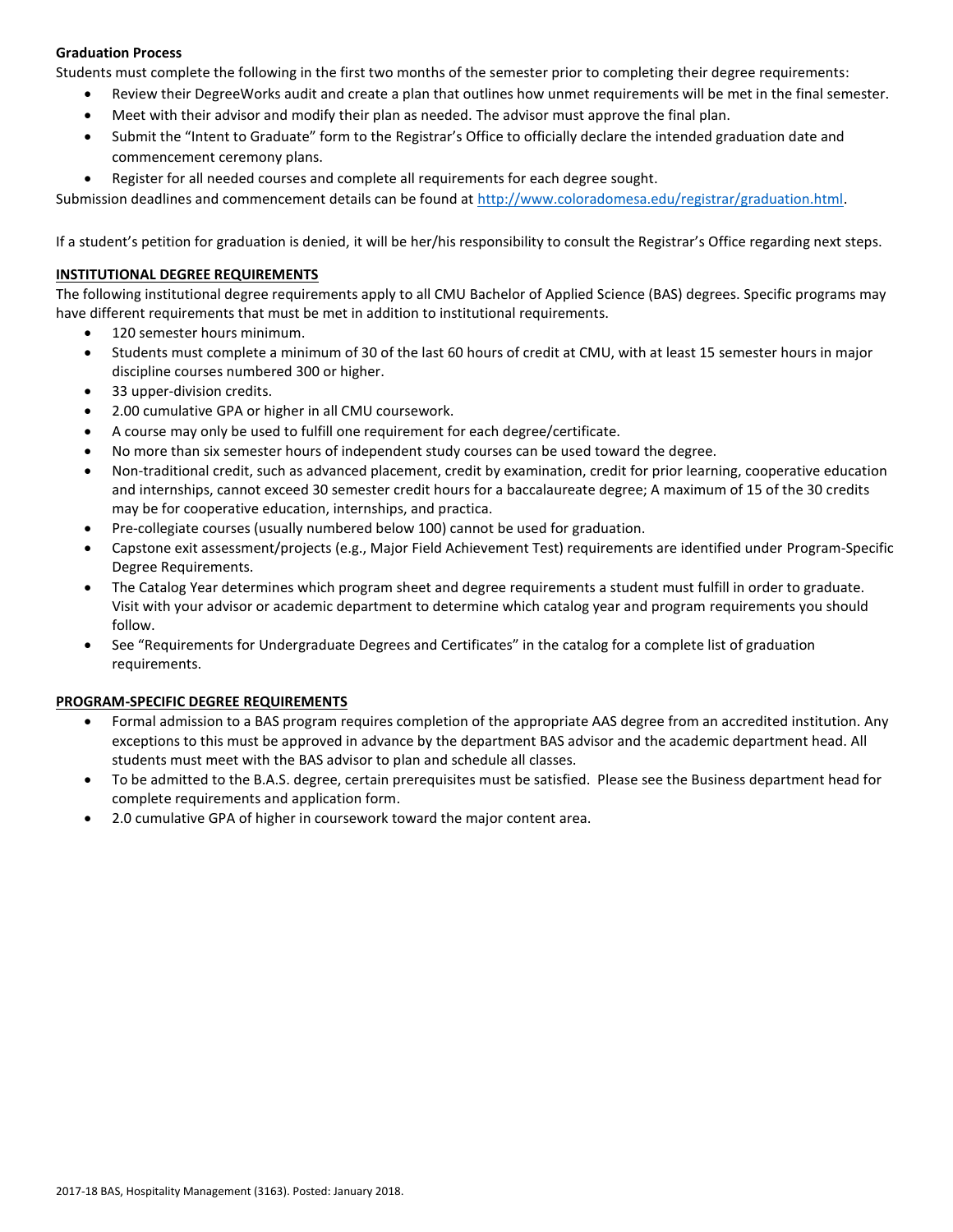## **ESSENTIAL LEARNING REQUIREMENTS** (31 semester hours)

See the current catalog for a list of courses that fulfill the requirements below. If a course is an Essential Learning option and a requirement for your major, you must use it to fulfill the major requirement and make a different selection for the Essential Learning requirement.

**English** (6 semester hours, must receive a grade of "C" or better and must be completed by the time the student has 60 semester hours.)

- ENGL 111 English Composition (3)
- $\square$  ENGL 112 English Composition (3)

**Mathematics** (3 semester hours, must receive a grade of "C" or better, must be completed by the time the student has 60 semester hours.)

 MATH 113 -College Algebra (4\*) or higher \*3 credits apply to the Essential Learning requirements and 1 credit applies to general elective credit.

#### **Humanities** (3 semester hours)

 $\Box$  Select one Humanities course (3)

### **Social and Behavioral Sciences** (6 semester hours)

- $\square$  ECON 201 Principles of Macroeconomics (3)
- $\square$  ECON 202 Principles of Microeconomics (3)

### **Natural Sciences** (7 semester hours, one course must include a lab)

- $\Box$  Select one Natural Sciences course (3)
- $\Box$  Select one Natural Sciences course with a lab (4)

### **History** (3 semester hours)

 $\square$  Select one History course (3)

### **Fine Arts** (3 semester hours)

 $\Box$  Select one Fine Arts course (3)

# **OTHER LOWER-DIVISION REQUIREMENTS**

# **Wellness Requirement** (2 semester hours)

- $\Box$  KINE 100 Health and Wellness (1)
- $\Box$  Select one Activity course (1)

# **Essential Learning Capstone** (4 semester hours)

Essential Learning Capstone must be taken after completion of the Essential Learning English and Mathematics requirements, and when a student has earned between 45 and 75 hours.

- $\Box$  ESSL 290 Maverick Milestone (3)
- $\square$  ESSL 200 Essential Speech (1)